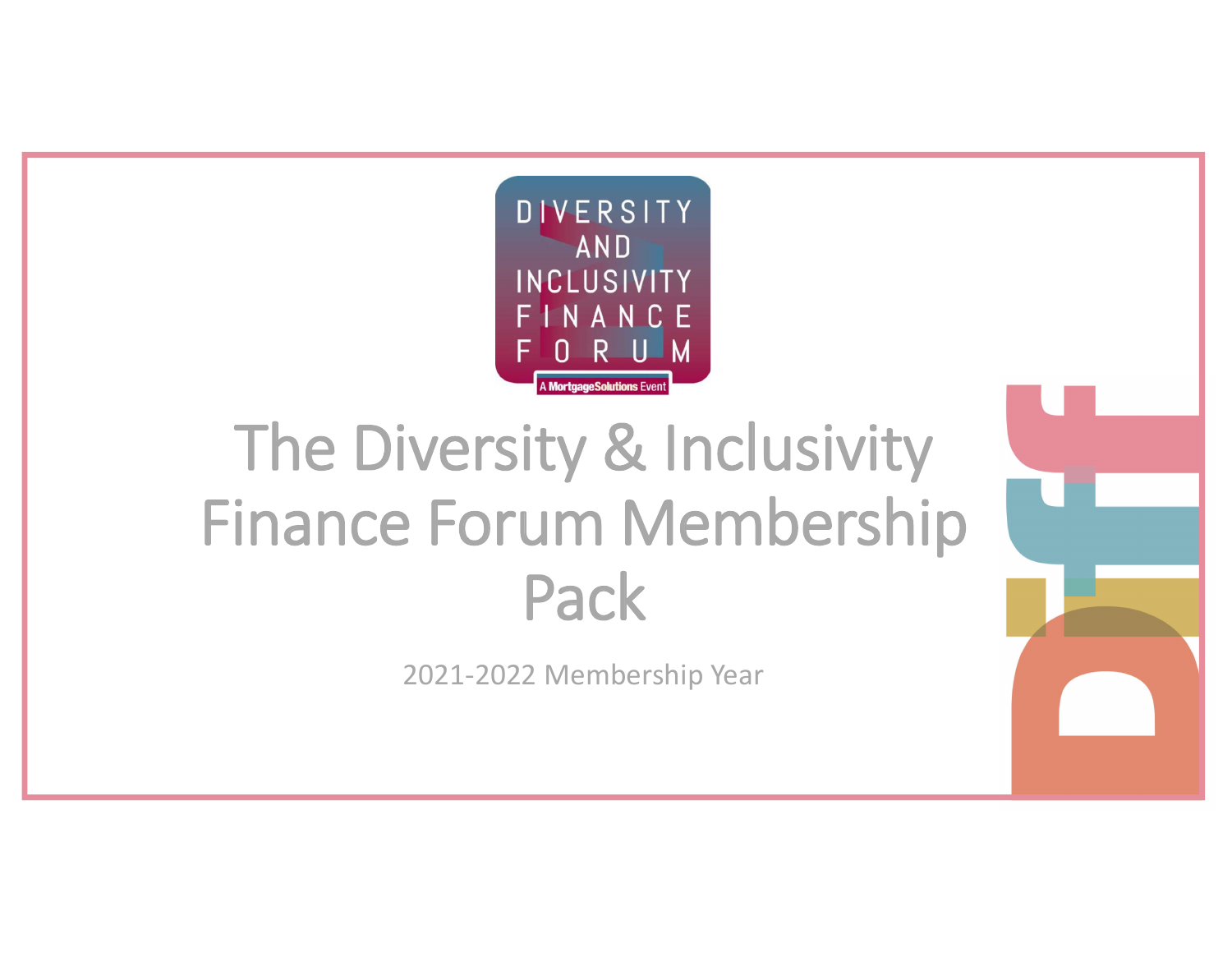### About DIFF



**About DIFF**<br> **EXECUTE:**<br>
The Diversity & Inclusivity Finance Forum is an important gathering of influential industry peers in an inclusive network which<br>
The Diversity & Inclusivity Finance Forum is an important gatherin The forum creates an environment designed to increase diversity and inspire inclusion; to help everyone feel supported within the business community regardless of race, ethnicity, gender or sexual orientation; to ensure ev

A balanced workforce is good for business – it is good for customers, for profitability and workplace culture, and we hope this<br>series of events will provide the platform for positive change.

The forum is split into two membership tiers: leadership and executive.

### Leadership Membership

The overall objective for this group is for members to be inspired, broaden their understanding and enhance their skills to<br>become advocates for entrenching balance, diversity and inclusion in the mortgage market.

**About DIFF**<br>
The Diversity & Inclusivity Finance Forum is an important gathering of influential industry peers in an inclusive network which<br>
The Diversity & Inclusivity Finance Forum is an important gathering of influent **ADOOUL DIFF**<br>
The Diversity & Inclusivity Finance Forum is an important gathering of influential industry peers in an inclusive network which<br>
The forum creates an environment designed to increase diversity and inspire in within the business community regardes of race, ethnicfly, gener or sexual orientation; to ensure everyones hard work<br>and ambition are rewarded with success, it is good for customers, for profitability and workplace cultur